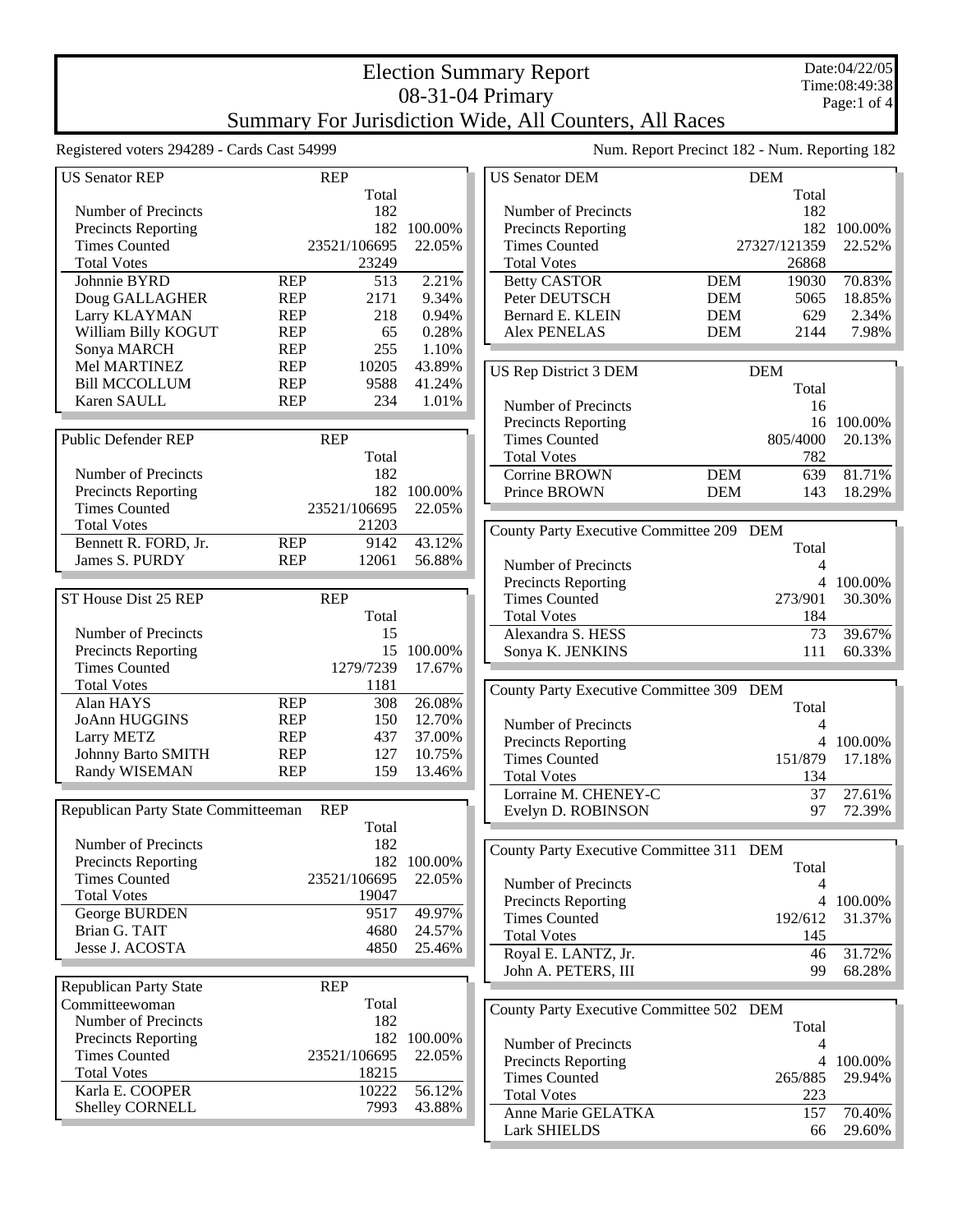| Date:04/22/05<br><b>Election Summary Report</b>                       |                |                   |                                               |                |             |
|-----------------------------------------------------------------------|----------------|-------------------|-----------------------------------------------|----------------|-------------|
| 08-31-04 Primary                                                      |                |                   |                                               | Time:08:49:38  |             |
| Page:2 of 4<br>Summary For Jurisdiction Wide, All Counters, All Races |                |                   |                                               |                |             |
| Registered voters 294289 - Cards Cast 54999                           |                |                   | Num. Report Precinct 182 - Num. Reporting 182 |                |             |
| County Party Executive Committee 527 DEM                              | Total          |                   | County Party Executive Committee 901 DEM      | Total          |             |
| Number of Precincts                                                   | 4              |                   | Number of Precincts                           | 4              |             |
| Precincts Reporting                                                   | 4              | 100.00%           | Precincts Reporting                           | $\overline{4}$ | 100.00%     |
| <b>Times Counted</b>                                                  | 191/833        | 22.93%            | <b>Times Counted</b>                          | 143/802        | 17.83%      |
| <b>Total Votes</b>                                                    | 156            |                   | <b>Total Votes</b>                            | 130            |             |
| Natalie T. DIX                                                        | 112            | 71.79%            | James P. BROWN                                | 52             | 40.00%      |
| Ida Mae SESSOMS                                                       | 44             | 28.21%            | Stephen J. GLASSMAN                           | 78             | 60.00%      |
|                                                                       |                |                   |                                               |                |             |
| County Party Executive Committee 608 DEM                              |                |                   | County Party Executive Committee 903 DEM      |                |             |
|                                                                       | Total          |                   |                                               | Total          |             |
| Number of Precincts                                                   | 4              |                   | Number of Precincts                           | 4              |             |
| <b>Precincts Reporting</b>                                            | 4              | 100.00%           | <b>Precincts Reporting</b>                    | 4              | 100.00%     |
| <b>Times Counted</b>                                                  | 207/634        | 32.65%            | <b>Times Counted</b>                          | 180/920        | 19.57%      |
| <b>Total Votes</b>                                                    | 153            |                   | <b>Total Votes</b>                            | 160            |             |
| Lisa HEMPEL SMITH                                                     | 64             | 41.83%            | <b>Suzanne E. GENTHNER</b>                    | 132            | 82.50%      |
| Ellen WHEELER                                                         | 89             | 58.17%            | Patricia Dene HANLEY                          | 28             | 17.50%      |
|                                                                       |                |                   |                                               |                |             |
| County Party Executive Committee 712 DEM                              |                |                   | County Judge Group 3                          |                |             |
|                                                                       | Total          |                   |                                               | Total          |             |
| Number of Precincts                                                   | 4              |                   | Number of Precincts                           | 182            |             |
| Precincts Reporting                                                   | 4              | 100.00%           | Precincts Reporting                           |                | 182 100.00% |
| <b>Times Counted</b>                                                  | 156/859<br>128 | 18.16%            | <b>Times Counted</b><br><b>Total Votes</b>    | 54999/294289   | 18.69%      |
| <b>Total Votes</b><br>Laura Beth BEEKMAN                              | 88             | 68.75%            | <b>Shirley GREEN</b>                          | 49277<br>18589 | 37.72%      |
| Pat LANGLOTZ                                                          | 40             | 31.25%            | Robert W. RAWLINS, I                          | 14826          | 30.09%      |
|                                                                       |                |                   | Brian R. TOUNG                                | 15862          | 32.19%      |
| County Party Executive Committee 726 DEM                              |                |                   |                                               |                |             |
|                                                                       | Total          |                   | <b>Supervisor of Elections</b>                |                |             |
| Number of Precincts                                                   | 4              |                   |                                               | Total          |             |
| Precincts Reporting                                                   | 4              | 100.00%           | Number of Precincts                           | 182            |             |
| <b>Times Counted</b>                                                  | 245/703        | 34.85%            | <b>Precincts Reporting</b>                    |                | 182 100.00% |
| <b>Total Votes</b>                                                    | 205            |                   | <b>Times Counted</b>                          | 54999/294289   | 18.69%      |
| Mary E. BRUNO                                                         | 153            | 74.63%            | <b>Total Votes</b>                            | 51509          |             |
| Gail E. FILSON                                                        | 52             | 25.37%            | <b>Robert FEATHER</b>                         | 6325           | 12.28%      |
|                                                                       |                |                   | Maureen FRANCE                                | 12440          | 24.15%      |
| County Party Executive Committee 810 DEM                              |                |                   | Ann MCFALL                                    | 13201          | 25.63%      |
|                                                                       | Total          |                   | Patricia NORTHEY                              | 19543          | 37.94%      |
| Number of Precincts                                                   | 4              |                   |                                               |                |             |
| <b>Precincts Reporting</b>                                            | 4              | 100.00%           | County Chair                                  |                |             |
| <b>Times Counted</b>                                                  | 121/453        | 26.71%            |                                               | Total          |             |
| <b>Total Votes</b>                                                    | 99             |                   | Number of Precincts                           | 182            |             |
| Richard Henry MATTHE                                                  | 58             | 58.59%            | <b>Precincts Reporting</b>                    |                | 182 100.00% |
| Harris J. SAMUELS                                                     | 41             | 41.41%            | <b>Times Counted</b><br><b>Total Votes</b>    | 54999/294289   | 18.69%      |
|                                                                       |                |                   | Frank T. BRUNO, Jr.                           | 51452<br>28382 | 55.16%      |
| County Party Executive Committee 811 DEM                              |                |                   | Roy SCHLEICHER                                | 15554          | 30.23%      |
|                                                                       | Total          |                   | Larry J. STEPHENS                             | 7516           | 14.61%      |
| Number of Precincts                                                   | 4              |                   |                                               |                |             |
| <b>Precincts Reporting</b><br><b>Times Counted</b>                    | 4<br>168/670   | 100.00%<br>25.07% |                                               |                |             |
| <b>Total Votes</b>                                                    | 147            |                   |                                               |                |             |
| Carol GIORNO                                                          | 58             | 39.46%            |                                               |                |             |
| Nancy RYAN                                                            | 89             | 60.54%            |                                               |                |             |
|                                                                       |                |                   |                                               |                |             |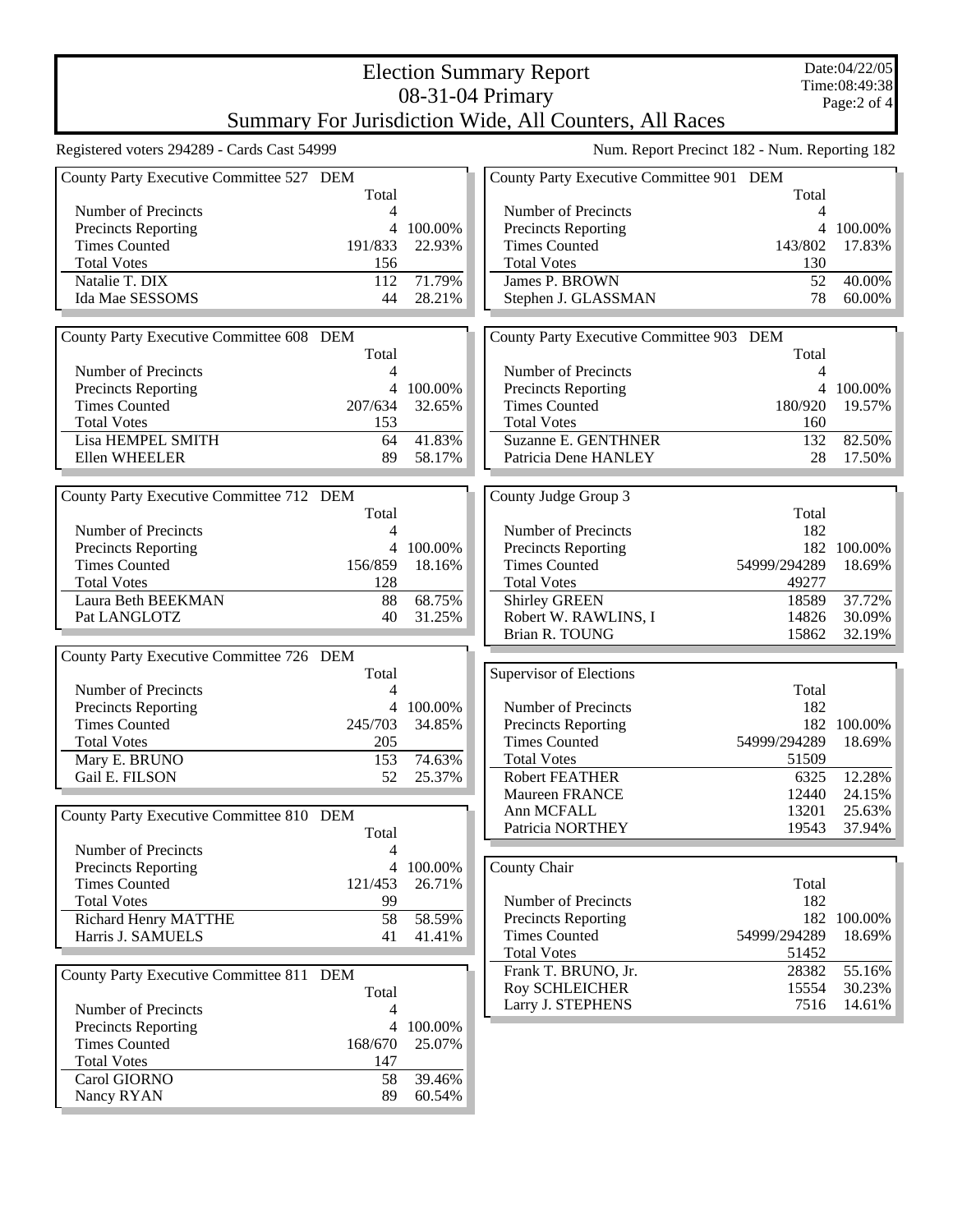## 08-31-04 Primary Summary For Jurisdiction Wide, All Counters, All Races

Election Summary Report

| Registered voters 294289 - Cards Cast 54999 |              |             | Num. Report Precinct 182 - N     |                 |
|---------------------------------------------|--------------|-------------|----------------------------------|-----------------|
| County Council District 2                   |              |             | DeBary City Council Seat 1       |                 |
|                                             | Total        |             |                                  |                 |
| Number of Precincts                         | 39           |             | Number of Precincts              |                 |
| Precincts Reporting                         |              | 39 100.00%  | Precincts Reporting              |                 |
| <b>Times Counted</b>                        | 11436/54974  | 20.80%      | <b>Times Counted</b>             | 248             |
| <b>Total Votes</b>                          | 10765        |             | <b>Total Votes</b>               |                 |
| George BURDEN                               | 2825         | 26.24%      | Roger A. ASA                     |                 |
| <b>Art GILES</b>                            | 5460         | 50.72%      | Maritza Max EPSTEIN              |                 |
| Vicky J. JACKSON                            | 2480         | 23.04%      | Danny TILLIS                     |                 |
|                                             |              |             | Alan WILLIAMSON                  |                 |
| County Council District 4                   |              |             |                                  |                 |
|                                             | Total        |             | Holly Hill Residency Requirement |                 |
| Number of Precincts                         | 40           |             |                                  |                 |
| <b>Precincts Reporting</b>                  |              | 40 100.00%  | Number of Precincts              |                 |
| <b>Times Counted</b>                        | 13244/59435  | 22.28%      | Precincts Reporting              |                 |
| <b>Total Votes</b>                          | 12698        |             | <b>Times Counted</b>             | 10 <sup>4</sup> |
| Mike DEL NINNO                              | 913          | 7.19%       | <b>Total Votes</b>               |                 |
|                                             |              |             |                                  |                 |
| <b>Elliot GROSS</b>                         | 2455         | 19.33%      | <b>YES</b>                       |                 |
| <b>Joe JAYNES</b>                           | 2237         | 17.62%      | NO                               |                 |
| Carl G. PERSIS                              | 7093         | 55.86%      |                                  |                 |
|                                             |              |             | Holly Hill Vice-Mayor's Term     |                 |
| School Board District 2                     |              |             |                                  |                 |
|                                             | Total        |             | <b>Number of Precincts</b>       |                 |
| Number of Precincts                         | 39           |             | Precincts Reporting              |                 |
| Precincts Reporting                         |              | 39 100.00%  | <b>Times Counted</b>             | 10 <sup>4</sup> |
| <b>Times Counted</b>                        | 11436/54974  | 20.80%      | <b>Total Votes</b>               |                 |
| <b>Total Votes</b>                          | 10282        |             | <b>YES</b>                       |                 |
| Walter FORDHAM                              | 3114         | 30.29%      | N <sub>O</sub>                   |                 |
| Willie J. KIMMONS                           | 2032         | 19.76%      |                                  |                 |
| Stephen A. SHUDA                            | 1768         | 17.20%      |                                  |                 |
| Al WILLIAMS                                 | 3368         | 32.76%      | Daytona Beach Question 1         |                 |
|                                             |              |             | Number of Precincts              |                 |
|                                             |              |             |                                  |                 |
| Soil Water Conservation                     |              |             | <b>Precincts Reporting</b>       |                 |
|                                             | Total        |             | <b>Times Counted</b>             | 746             |
| Number of Precincts                         | 182          |             | <b>Total Votes</b>               |                 |
| Precincts Reporting                         |              | 182 100.00% | <b>YES</b>                       |                 |
| <b>Times Counted</b>                        | 54999/294289 | 18.69%      | NO                               |                 |
| <b>Total Votes</b>                          | 47621        |             |                                  |                 |
| Paul A. CARPENELLA                          | 17434        | 36.61%      | Daytona Beach Question 2         |                 |
| Andy KELLY                                  | 19186        | 40.29%      |                                  |                 |
| Nikkie LEWIS                                | 11001        | 23.10%      | Number of Precincts              |                 |
|                                             |              |             | <b>Precincts Reporting</b>       |                 |
|                                             |              |             |                                  |                 |
| West Volusia Hospital Authority             |              |             | <b>Times Counted</b>             | 746             |
|                                             | Total        |             | <b>Total Votes</b>               |                 |
| Number of Precincts                         | 73           |             | <b>YES</b>                       |                 |
| Precincts Reporting                         | 73           | 100.00%     | NO                               |                 |
| <b>Times Counted</b>                        | 18491/112806 | 16.39%      |                                  |                 |
| <b>Total Votes</b>                          | 17569        |             |                                  |                 |
| <b>YES</b>                                  | 13429        | 76.44%      | Daytona Beach Question 3         |                 |
| NO.                                         | 4140         | 23.56%      | Number of Precincts              |                 |
|                                             |              |             |                                  |                 |
|                                             |              |             | Precincts Reporting              |                 |
|                                             |              |             | <b>Times Counted</b>             | 746             |
|                                             |              |             | <b>Total Votes</b>               |                 |

Jum. Reporting 182

| DeBary City Council Seat 1 |            |         |
|----------------------------|------------|---------|
|                            | Total      |         |
| Number of Precincts        | 9          |         |
| <b>Precincts Reporting</b> | 9          | 100.00% |
| <b>Times Counted</b>       | 2489/12082 | 20.60%  |
| <b>Total Votes</b>         | 2346       |         |
| Roger A. ASA               | 424        | 18.07%  |
| Maritza Max EPSTEIN        | 404        | 17.22%  |
| Danny TILLIS               | 1040       | 44.33%  |
| Alan WILLIAMSON            | 478        | 20.38%  |
|                            |            |         |

| <b>Iolly Hill Residency Requirement</b> |                  |            |
|-----------------------------------------|------------------|------------|
|                                         | Total            |            |
| Number of Precincts                     | Χ                |            |
| Precincts Reporting                     |                  | 100.00%    |
| <b>Times Counted</b>                    | 1044/6533 15.98% |            |
| <b>Total Votes</b>                      | 1007             |            |
| <b>YES</b>                              | 885              | 87.88%     |
| NO.                                     |                  | 122 12.12% |
|                                         |                  |            |

|                            | Total            |           |
|----------------------------|------------------|-----------|
| Number of Precincts        |                  |           |
| <b>Precincts Reporting</b> |                  | 8 100.00% |
| <b>Times Counted</b>       | 1044/6533 15.98% |           |
| <b>Total Votes</b>         | 1008             |           |
| <b>YES</b>                 | 684              | $67.86\%$ |
| NΩ                         | 324              | $32.14\%$ |

| Daytona Beach Question 1   |                   |             |
|----------------------------|-------------------|-------------|
|                            | Total             |             |
| Number of Precincts        | 29                |             |
| <b>Precincts Reporting</b> |                   | 29 100.00%  |
| <b>Times Counted</b>       | 7464/35991 20.74% |             |
| <b>Total Votes</b>         | 7031              |             |
| <b>YES</b>                 |                   | 3736 53.14% |
| NO.                        | 3295              | 46.86%      |

Total<br>29 Number of Precincts 29 29 100.00%<br>
91 20.74% 4/35991 7216 YES 4016 55.65% NO 3200 44.35%

|                      | Total             |            |
|----------------------|-------------------|------------|
| Number of Precincts  | 29                |            |
| Precincts Reporting  |                   | 29 100,00% |
| <b>Times Counted</b> | 7464/35991 20.74% |            |
| <b>Total Votes</b>   | 7157              |            |
| YES                  | 3980              | 55.61%     |
| NО                   | 3177              | 44.39%     |